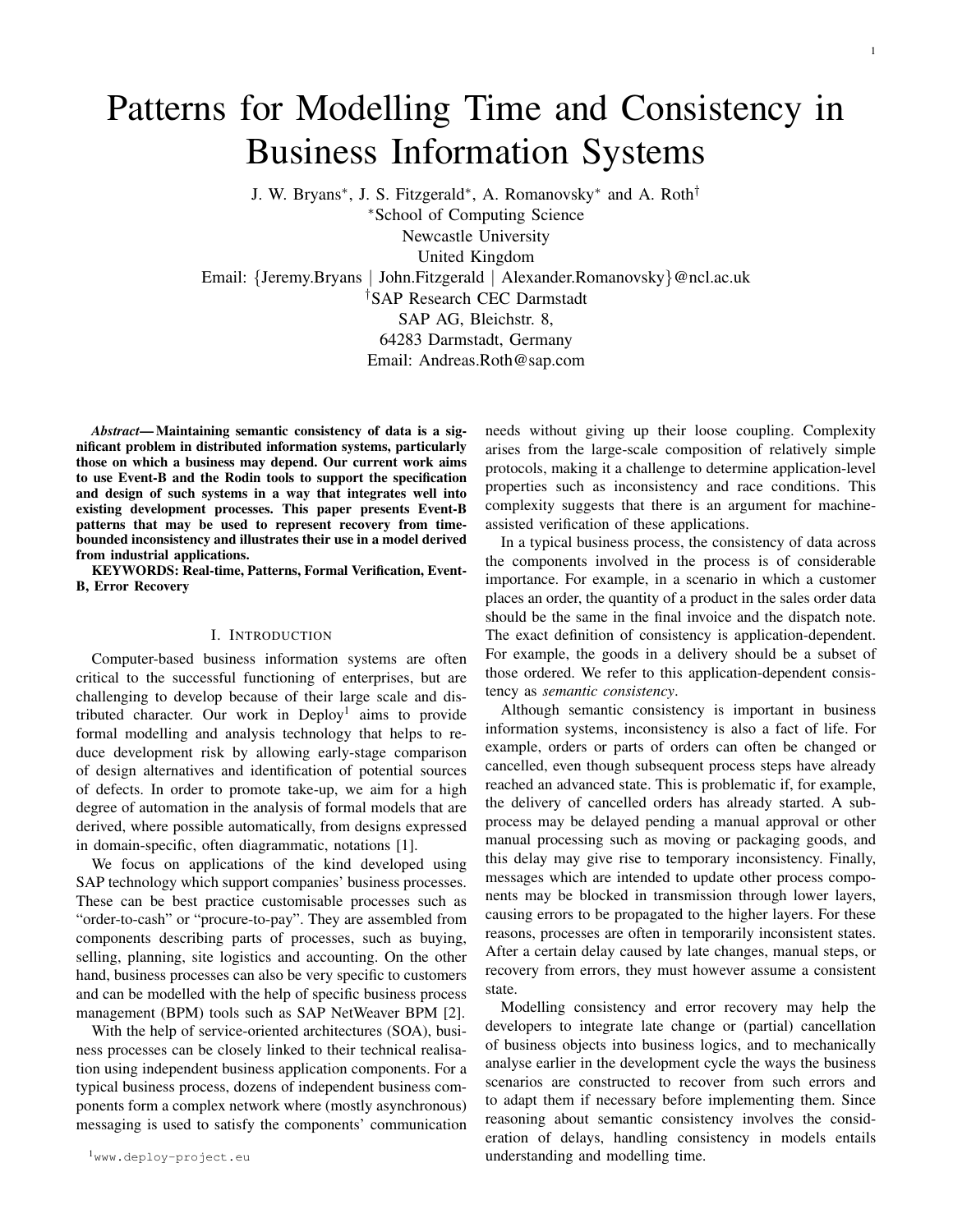Our objective is to support modelling and analysis of business processes that can accommodate time-bounded semantic inconsistency. We use the Event-B modelling formalism [3] and the Rodin tools platform [4], because they have several features that make them appropriate to our application area. The modelling language allows description of both structured data and functionality. The tools are open-source and based on the Eclipse framework, allowing the integration of specialised provers, model checkers, editors, pretty printers and other new features. The method and tools have a significant and growing community of practice.

Experience in Event-B modelling suggests [1] that the choices of abstractions and modelling/refinement patterns during development have a significant bearing on the level of automation achievable in analysis. We therefore focus first on abstractions and patterns that can form the basis of reasoning about bounded inconsistency. The contribution of this paper is to identify Event-B patterns that can be used to model and analyse time-bounded semantic inconsistency in distributed business information systems and to demonstrate their use in a realistic scenario.

In a typical SOA scenario, a business process developer is not responsible for implementing the services or the middleware, but will rather use existing service components and configure middleware. It is therefore important for such a developer to explore several options of how to realize a business process early on in the design process. Formalizing, simulating and automatically analyzing processes and consistency properties is thus an important aspect of the efficiency and quality of business process design.

We first briefly describe salient aspects of Event-B and patterns (Section II-A) and give an abstract machine that forms the basis of the patterns presented (Section II-B). We consider the Time Constraint Pattern (TCP) in Section III-A and describe an adaptation that separates time and consistency in Section III-B. We give a simple pattern for modelling error detection and recovery at the level of abstraction of the business information systems models that we deal with (Section IV). An example of the application of this pattern to an realistic business process is given in Section VI. This is integrated with the adapted TCP to form a single pattern modelling both time and consistency in Section V. Related work is discussed in Section VII. Conclusions and further work are described in Section VIII.

# II. BACKGROUND

As indicated in Section I, inconsistency can arise through the normal operation of a business process which includes the possibility of cancellations and updates. It may also arise as a result of faults in lower levels, such as middleware or message transport layers. In normal operation, each process attempts to maintain semantic consistency by informing other processes of changes that need to be made. The parts of the system related to this change are necessarily inconsistent while these messages are created, transmitted, received and processed. This normal operational inconsistency is timebounded. Further, the system may include a recovery mechanism to allow it to recover from the occurrence of faults at lower levels in the system. This will involve the distribution of error recovery messages. In both normal operation and error recovery message transmission, latency will be a significant factor in bounding the resulting inconsistency. We therefore begin to model time-bounded recovery from inconsistency by considering message transfer.

# *A. Event-B and Event-B Patterns*

The basic modelling unit in Event-B is the *machine*. Each machine may contain *variables* modelling persistent state data, *invariants* that restrict the valid content of variables, and guarded *events* that describe functionality in terms of actions defined over the state variables. Definitions of the carrier sets and constants may be defined in units called contexts that are visible to machines. A system model typically consists of a chain of Event-B machines, each of which (apart from the first) is linked to its predecessor by a refinement relation expressed in terms of a linking invariant. A typical Event-B model has an extremely simple initial machine, with detail added in a controlled way through refinement steps.

Machines and refinement steps give rise to proof obligations that ensure internal consistency of machines and behaviour preservation across refinement steps. Types of proof obligations include, among others, guard strengthening and invariant preservation. Guard strengthening requires that, in a machine refinement, the guards of an event in the abstract machine are refined by the guards of the corresponding event in the concrete machine. Invariant preservation requires that within a machine, each event preserve each invariant.

Patterns in Event-B [5], [6], [7], [8] are a means of expressing reusable modelling structures and managing effort by promoting proof re-use. Several forms of Event-B pattern have been proposed, differing in their levels of generality. Iliasov [7] treats a pattern as a general model transformation method. Hoang, Fürst and Abrial [6], by contrast, treats a pattern as a fragment of Event-B designed to be directly substituted into a development. The first and last machine of the pattern are referred to as the abstracta and concrete pattern respectively. Cansell et al. [8] regard a pattern as being less general than Iliasov, but still requiring some specialisation before it is applied to a development.

In the approach taken by Hoang et al. [6] the application of a pattern to an Event-B development requires that each variable and event in the abstract pattern must be matched with a variable or event in the current machine in the development. Variables match if a subset of the variables in the development have the same type as variables in the abstract pattern. Events match if a subset of the events in the development have the same behaviour as the events in the abstract pattern. The development can then be extended by replacing matched events and variables (and relevant invariants) with the events, variables and invariants of the concrete pattern. The application of the pattern presented by Cansell et al. in [8] requires both data refinement (of variables) and event refinement.

Beginning with the pattern presented in [8] (the Time Constraint Pattern), we develop a pattern to add timing information to a model of a business information system. We then develop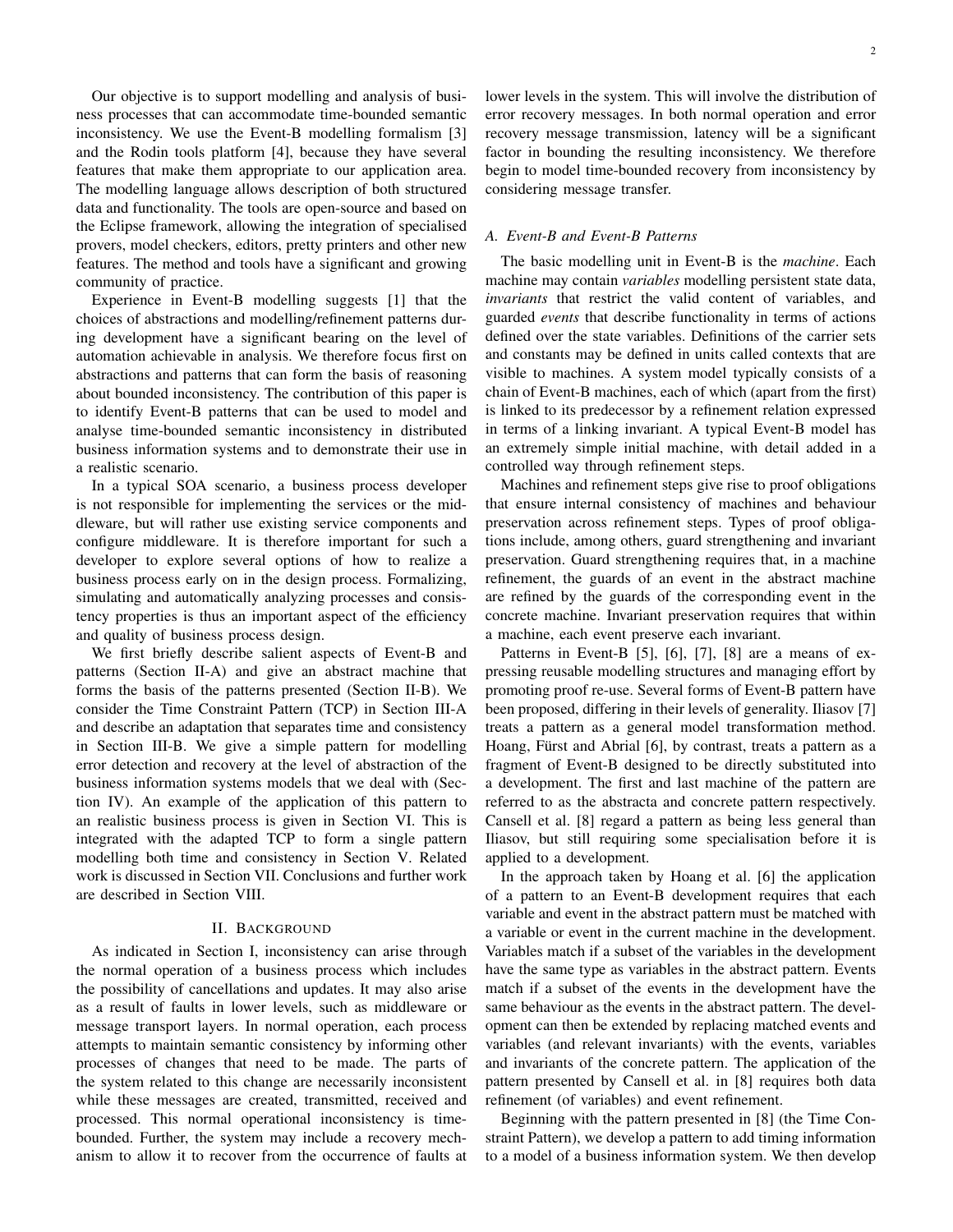a pattern for adding error recovery behaviour, and combine the two patterns developed. The patterns that we develop follow the approach of Hoang et al., since our goal is to automatically apply these patterns.

#### *B. The Abstract Channel*

The duration of message transmission between components is a major source of time-bounded inconsistency. We therefore need to be able to describe real-time requirements, and in particular to articulate and prove properties relating to timebounded inconsistency, as well as the means of recovery from inconsistency. In this section we develop an abstract machine corresponding to a small fragment of a business information system which contains no representation of time or error recovery. We then investigate patterns for refining this machine by adding time and error recovery. In Section III-A we apply the TCP to this abstract channel. In Section III-B we adapt the TCP to separate the modelling of time and consistency. In Section IV we propose a pattern to describe error recovery, and in Section V we combine the modified TCP with the error recovery pattern to generate the Timed Error Recovery Pattern. An outline of these developments is given in Fig. 1.



Fig. 1. Structure of the developed models.

We identify two processes, a sender and a receiver, and consider a channel carrying messages between them. The channel could be a lower-level off-the-shelf component, or a portion of the business network containing a number of other processes. We consider only messages that identify inconsistencies to be resolved. At this level of abstraction, receipt of a message models correction of the inconsistency. We identify a set *cons* of messages. A message is in this set if the inconsistency to which it refers has been resolved. We refer to these messages as consistent.

We model the transmission and reception of messages over the channel (events snd and rcv in Fig. 2.) The variables sent, chan and cons are all subsets of MSG (a carrier set representing the set of all messages identifying inconsistencies). Variables sent and chan represent messages that have been sent and the contents of the channel respectively. In this abstract machine, and in subsequent developments, we will state *consistency invariants*. These are normal Event-B

invariants, and their purpose is to capture what we can prove about consistency in the different machines. The (untimed) consistency invariant is given in Fig. 2. Consistent messages are those that have been removed from the channel.

| snd                              | rcv                            |
|----------------------------------|--------------------------------|
| any $m$ where                    | any $m$ where                  |
| $m \in MSG \wedge m \notin sent$ | $m \in chan$                   |
| then                             | then                           |
| $sent := sent \cup \{m\}$        | $cons := cons \cup \{m\}$      |
| $chan := chan \cup \{m\}$        | $chan := chan \setminus \{m\}$ |
| end                              | end                            |
| nvariants                        |                                |
| $cons = sent \setminus chan$     |                                |

Fig. 2. The abstract channel.

in

# III. AN ADAPTATION OF THE TIME CONSTRAINT PATTERN

In this section, we describe the timed behaviour of the channel. Time is not an explicit part of the Event-B language, so in order to describe time-bounded inconsistency, we begin by examining an important pattern for representing time.

We will go on to model recovery from time-bounded inconsistency. At this stage we do not wish to set a hard upper limit on the period on inconsistency, so we do not set an upper bound on the duration of message transmission. Instead, we associate a real-time period *limit* with each message in the channel. This limit is the time limit of "acceptable" inconsistency. If a message arrives after limit then recovery will be necessary.

# *A. The Time Constraint Pattern*

Several extensions have been proposed for modelling time in B and Event-B (e.g. [9], [10]). However, we prefer to work entirely within the Event-B language in order to take advantage of the tools provided.

The Time Constraint Pattern presented in Cansell et al [8] is a promising Event-B pattern for introducing time constraints into a development. An elaboration is given by Rehm [11]. In the TCP, time progression is measured by the increase of a dedicated variable  $time$  of type  $NAT$ . The passage of time is modelled by a separate event tick tock, see Fig 3. A collection of "active times" is maintained to represent the times in the future when certain events must be performed. (Rehm [11] associates events with these times, whereas the earlier paper of Cansell et al. [8] just records the set of active times in the variable  $at.$ ) The value  $tm$  is the new value for  $time$ after the event tick tock. Time must not progress beyond the point at which the next event is scheduled to be performed, as guaranteed by the third guard in tick tock. Time constraints are introduced to and removed from the set of active times by the events post time and process time respectively (Fig. 3).

The TCP is not designed to be applied directly, but must be adapted to a match a specific development. Here, we wish to use the pattern to allow us to record constraints that messages are handled within deadlines: each message should be received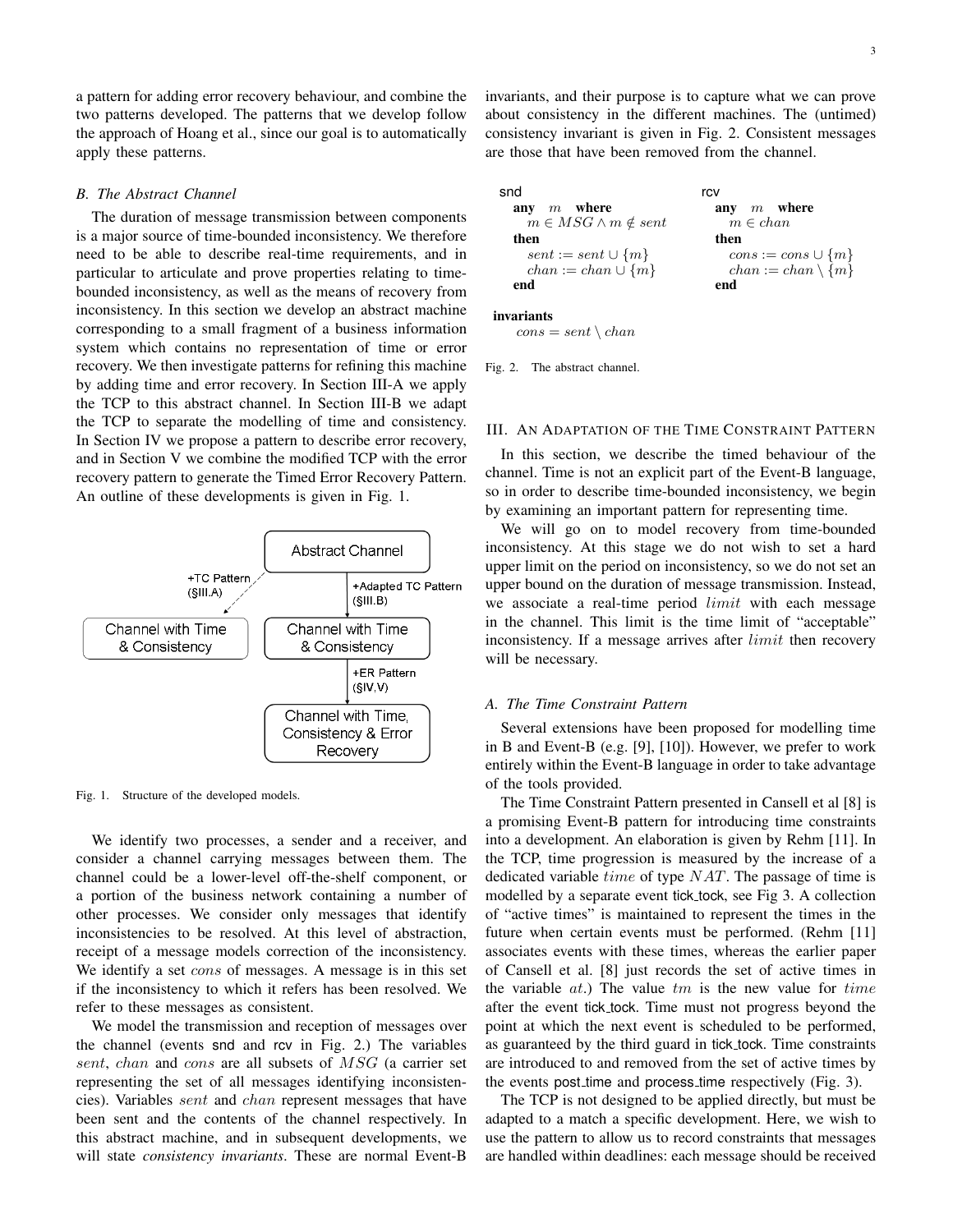```
post_time
  any tm where
    tm \in NAT \wedge tm > timethen
    at := at \cup \{tm\}end
                                     process_time
                                        when
                                          time \in atthen
                                          at := at \setminus \{time\}end
tick_tock
```

```
any tm where
  tm \in NAT \wedge tm > time(at \neq \emptyset \Rightarrow tm \leq min(at))then
  time := tmend
```

```
Fig. 3. The TCP events.
```
within *limit* time units. The constant *limit* (defined as a natural number in the associated context) is the upper limit on the delivery of messages before recovery is necessary.

In Fig. 4 we show the machine *TCP-channel* resulting from an application of the TCP to our abstract channel of Fig. 2. The variable *now* (representing elapsed time) matches the TCP variable time. The correspondence between variable deadline and TCP variable at is less immediate. We use deadline to record the time at which messages must leave the channel. The variable at therefore matches  $rnq(deadline)$ . The map structure associating messages and times is similar to the presentation given in [11].

The variable *timesent* is a total function from sent messages to time, and records the time at which messages are placed on the channel. The variable *timercvd* records the time at which messages are received from the channel. All messages in *chan* have an associated deadline, given by  $deadline(m)$ .

We refine the snd event to record the time at which a message is sent, as suggested by the event post time from the TCP. Event snd also adds the message to the channel, and adds timing information in the form of the maplet  ${m \mapsto}$  $now + limit$  to the variable *deadline*. The time posted in deadline is now + limit, giving a real-time deadline for receipt of the message.

The concrete rcv event corresponds to the process time event. We generalise the timed guard from process time to  $now \leq deadline(m)$ , to allow messages to be received at any point before their deadline is reached. Event rcv removes a message from the channel and the associated maplet from deadline, adds the message to cons, and records the time at which the message was received. The tick event is a refinement of the tick tock event of TCP. When tick fires, time progresses by one unit.

For this machine timely receipt of a message represents time-bounded recovery from inconsistency. A timed consistency invariant is given in Fig. 5.

Any sent messages for which the deadline has passed  $(timesent(m) + limit < now)$  must be in the consistent set cons.

This direct application of TCP produces a machine that excludes the possibility of messages being delayed, since  $deadline(m)$  gives a hard upper bound on the duration of

```
snd
  any m where
    m \in MSGm \notin dom(timesent)then
    timesent := timesent \cup {m \mapsto now}
    chan := chan \cup \{m\}deadline := deadline \cup \{m \mapsto now + limit\}end
rcv
  any m where
    deadline \neq \varnothingm \in chan
```

```
now \leq deadline(m)then
  deadline := deadline \setminus \{m \mapsto deadline(m)\}chan := chan \setminus \{m\}cons := cons \cup \{m\}
```

```
timeout := timercvd \cup \{m \mapsto now\}
```

```
end
tick
```

```
when
```

```
dom(deadline) \neq \emptyset \Rightarrow now < min(rangeadline))then
  now := now + 1end
```
# invariants

 $now \in \mathbb{N}$  $sent = dom(timesent)$  $timesent \in dom(timesent) \rightarrow \mathbb{N}$  $deadline \in dom(timesent) \rightarrow \mathbb{N}$  $timeout \in dom(timesent) \rightarrow \mathbb{N}$  $dom(deadline) = chan$ 

Fig. 4. The invariants and events of the TCP-channel.

$$
\forall m \quad m \in dom(timesent) \Rightarrow
$$
  
(timesent(m) + limit < now \Rightarrow m \in cons)

Fig. 5. A timed consistency invariant in TCP-channel.

transmission of message  $m$ . However, as noted previously, the application developer is not designing the message-carrying layer, and may not know this information at the time of development. In this case, he cannot assume that all messages *will* be delivered within a certain deadline. He may only be able to say that messages *should* be delivered within some time, and that messages which take longer should be subject to error-recovery. We therefore adapt the TCP, to allow him to specify from this point of view.

# *B. Adapting the Time Constraint Pattern for Modelling Bounded Inconsistency*

We adapt the TCP by removing the guard on tick and the third guard on rcv, giving events ungrd tick and untmd rcv (Fig. 6). By allowing time to progress at any stage in the execution of a machine, we allow any message to be delayed beyond  $deadline(m)$ . In the machine that results, with concrete events snd (unchanged from *TCP-channel*, Fig. 4), untmd\_rcv (Fig. 6)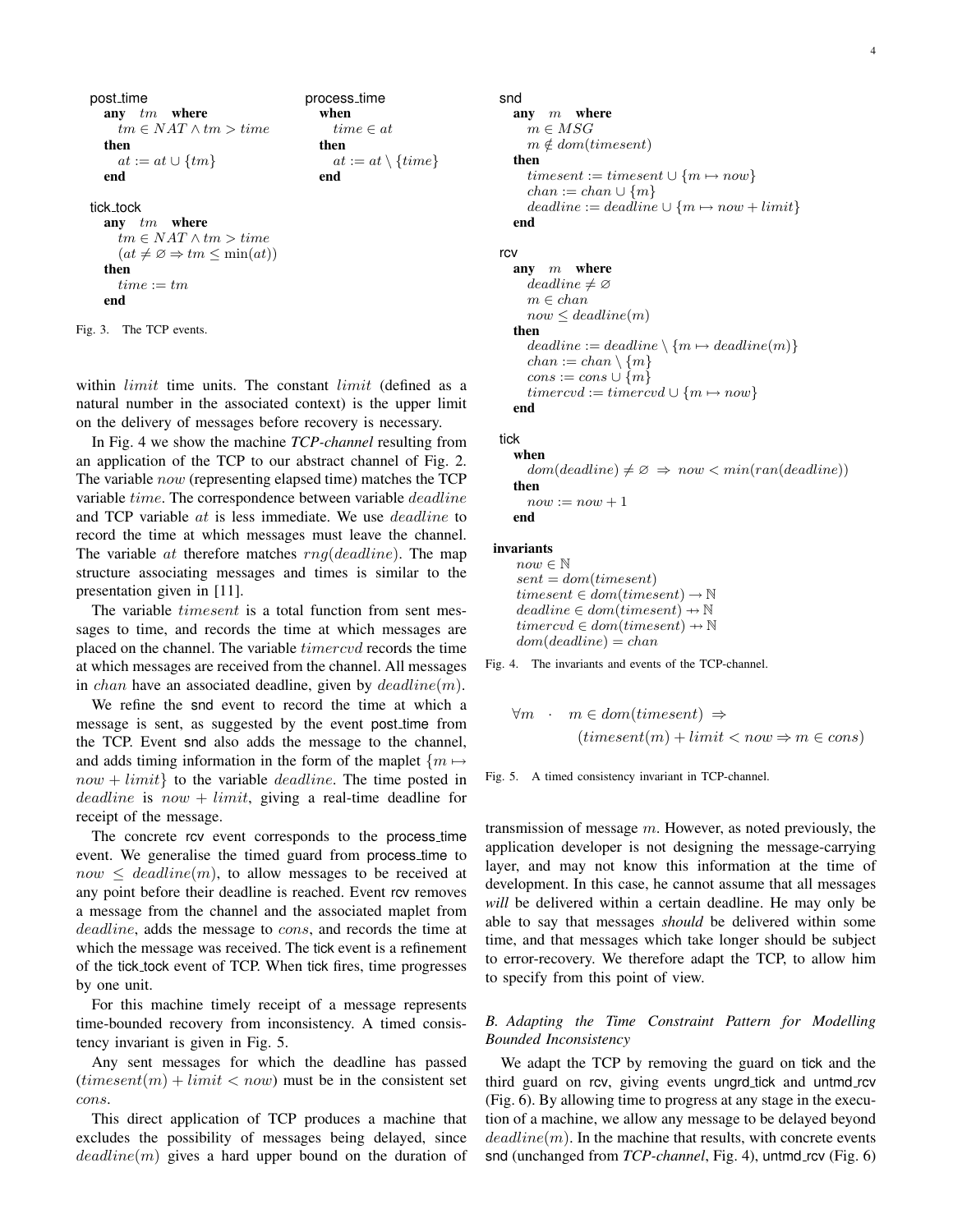and ungrd tick (Fig. 6), all messages received at any time are consistent. A possible consistency invariant is also given in Fig. 6.

```
untmd_rcv
  any m where
     deadline \neq \varnothingm \in chanthen
     deadline := deadline \setminus \{m \mapsto deadline(m)\}chan := chan \setminus \{m\}cons := cons \cup \{m\}timeout := timercvd \cup \{m \mapsto now\}end
unard_tick
  begin
```

```
now := now + 1end
```
#### invariants

 $dom(timercvd) = cons$ 

#### Fig. 6. Events untmd\_rcv and ungrd\_tick and invariant.

We now need to separate normal and recovery behaviour, distinguishing the receipt of message  $m$  before and after  $deadline(m)$ . We propose an error recovery pattern to deal separately with this error recovery behaviour.

# IV. AN ERROR RECOVERY PATTERN



Fig. 7. Structure of Concrete Error Recovery Pattern.

Effective modelling and analysis of fault tolerance relies on a clear separation between normal and abnormal states and behaviours. This structuring reduces the complexity of system design. It allows developers to reason explicitly about erroneous states and to associate appropriate recovery actions with them. Moreover, it provides a consistent means of expressing the switchover between normal and abnormal modes of execution, the initiation of recovery actions and the management of success and failure of this recovery.

In this section we present a pattern modelling error recovery. We will refer to this as the Error Recovery Pattern (ERP). The ERP has one abstract and one concrete machine. The abstract machine is the original description of the channel given in Fig. 2. To model error recovery, we begin by distinguishing the possibilities that the message transmission is either correct or faulty. If the transmission is faulty (the message is corrupted, late, etc.), then some recovery action is required. The concrete part of the pattern is represented diagrammatically in Fig. 7. Event rcv from Fig. 2 is now refined into three events (rcv<sub>-good, rcv-bad and recover, Fig.8)</sub>, and the channel of the abstract machine is split into two queues.  $q_{\perp}rcv$  is the queue of messages waiting to be received, and  $q_{\text{1}}\text{comp}$  is the queue of messages which have been received and for which compensation is required. The variable consistent represents those messages which were immediately consistent on arrival, and compensated represents those messages for which the system had to perform recovery.

```
rcv<sub>-good</sub>
   refines rcv
  any m where
      m \in q_{\textit{rcv}}then
      consistent := consistent \cup \{m\}q_{\textit{-}rcv} := q_{\textit{-}rcv} \setminus \{m\}end
rcv bad
  any m where
      m \in q_{\textit{TCV}}then
      q_{\text{-}comp} := q_{\text{-}comp} \cup \{m\}q_{\textit{-}rcv} := q_{\textit{-}rcv} \setminus \{m\}end
recover
  refines rcv
  any m where
      m \in q \_compthen
      compensated := compensated \cup \{m\}q_{\text{-}comp} := q_{\text{-}comp} \setminus \{m\}end
```
#### invariants

 $cons = consistent \cup compensated$  $chan = q_{\mathcal{L}} comp \cup q_{\mathcal{L}} rev$ 

#### Fig. 8. A concrete Error Recovery Pattern.

In the concrete machine of the ERP given in Fig.8, the event rcv good models the receipt of a good message from  $q_{\text{r}}cv$ . No further action is required and the part of the system to which it refers is immediately consistent. Event rcv bad models the receipt of a faulty message and its placement in  $q_{\text{1}}$   $\sim$ the queue of messages which need to be compensated. Event recover performs the recovery action, removing the faulty message from  $q_{\text{-}}comp$  and placing it in the set of compensated messages compensated. The event snd (not given) is almost unchanged, except that sent messages are placed in the queue for the receiving component  $q_{\text{v}}$  instead of *chan*.

As well as the general role that careful structuring plays in the provision of effective fault tolerance, recursive structuring supports the description of the propagation of responsibility for error handling through system levels [12]. An example of this hierarchical error recovery is Fault Detection, Isolation and Recovery (FDIR) [13]. If, rather than just consider the case where compensation is successful, we consider as well the case where it fails, we can reapply the ERP to itself to model hierarchical error recovery. A single application of ERP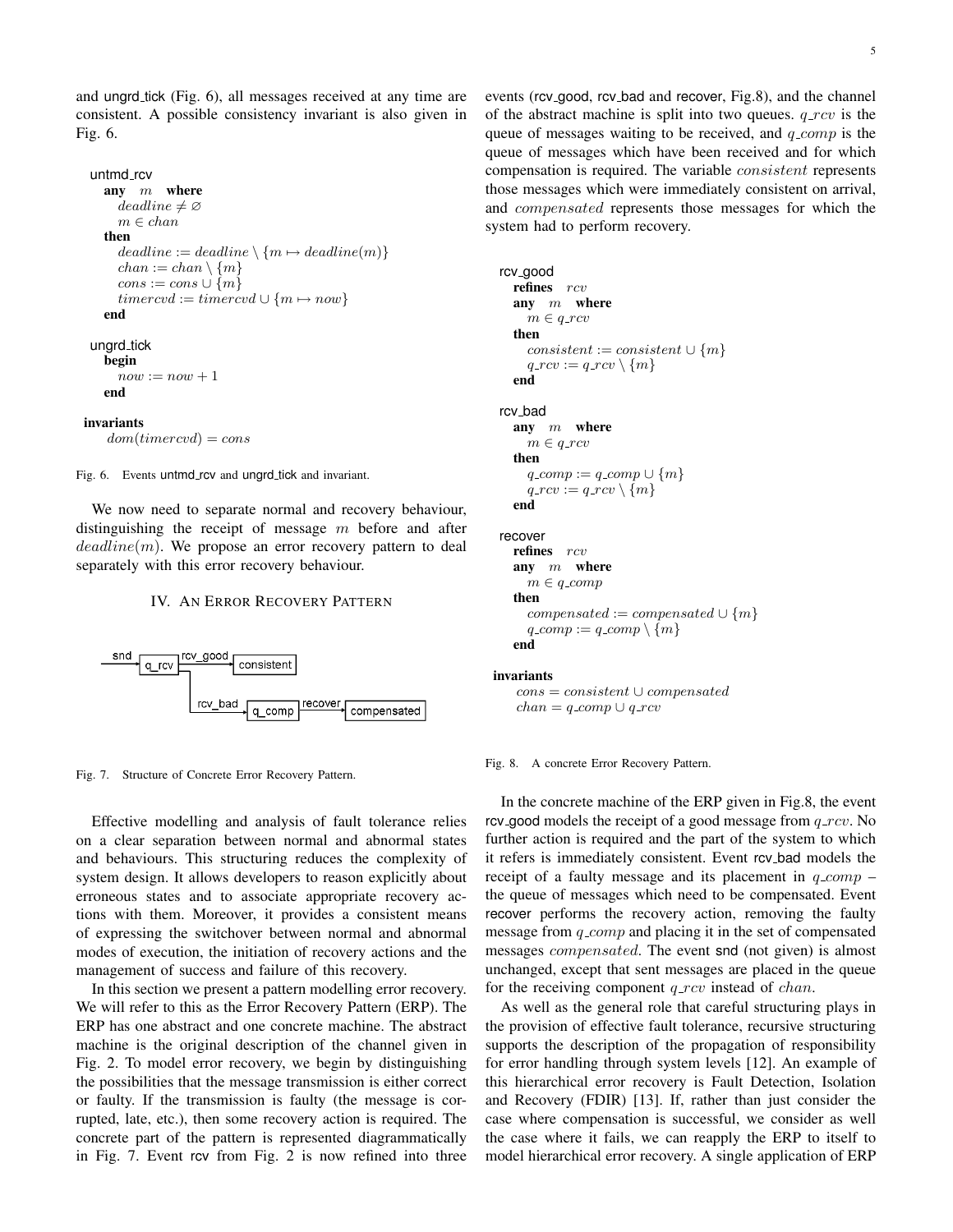

Fig. 9. Hierarchical Error Recovery.

to itself results in the machine summarised diagrammatically in Fig. 9, and presented in full in Fig. 11.

# V. THE TIMED ERROR RECOVERY PATTERN

We combine the ERP and the adapted TCP to generate the concrete part of the Timed Error Recovery Pattern, guaranteeing recovery from time-bounded inconsistency arising from the late arrival of messages. We distinguish the timely and late arrival of messages. Event rcv<sub>-good</sub> becomes rcv<sub>-</sub>ontime (Fig. 12.) The addition of the timing guard  $deadline(m) \ge$ now ensures that this event applies only to messages whose deadline has not yet passed. Event rcv late is derived from the rcv bad event of the ERP, with the addition of the guard  $deadline(m)$  < now. Event compensate deals with a late message which requires compensation. It places the message in the set of messages which have been compensated, and removes the deadline information from deadline. We also record the time at which a message is received (timercvd). With these, we can then prove the timed consistency invariants in Fig 10.

The Timed Error Recovery pattern has two refinement stages which need to be applied to guarantee recovery from time-bounded inconsistency. The first changes events snd and rcv to the three events in Fig. 8 and adds the event ungrd tick (Fig. 6) The second refines these events with the events in Fig. 12. The total pattern contains a total of 120 proof obligations, 102 of which have been proved automatically. These proof obligations do not need to be reproved when the pattern is applied.

For example, the proof obligation generated to demonstrate that the event rcv<sub>-</sub>ontime preserves the first consistency invariant of Fig 10 is given in Fig 13. To prove this, we may appeal to axioms from the context and other invariants as well as the guards and behaviour of the event rcv\_ontime.

# VI. APPLICATION

Prandi et. al. [14] give a description of a Credit Request Process (CRP). A bank customer uses a credit portal to request credit from a bank. If authentication is successful, he creates a loan request, which is sent to the bank. The bank sends the information provided to a validation service which performs some checks and returns the result to the bank. This result is then returned to the customer. If the customer is unsuccessful, they may modify the amount requested and reapply. Fig. 14 shows the part of the CRP after authentication is complete. The notation is Business Process Modelling Notation (BPMN). The labelling of tasks (Tx) and events (Ex) matches the labelling from [14].

We begin with a systematically produced Event-B model of the CRP. We focus on the consistency of loan requests between the customer and the credit portal. We wish to ensure that credit requests from the customer either arrive within a specified time or are compensated for in some (as yet unspecified) way. We therefore apply the Timed Error Recovery Pattern to the channel indicated between T5 and T9. This application of the pattern was done automatically, using the approach and tool described in [6]. This produces a refined version of the CRP Event-B machine, in which the invariants of Fig. 10 hold.

Fig. 15 shows the relevant events and further invariants in the Event-B model of the Credit Request Portal. The event cSend models the customer sending a credit request to the portal. The guard  $tk\_cSend > 0$  ensures that a loan request has been created or modified (process T4 or T6). The second two guards match the guards of the sending event in the abstract part of the Timed Error Recovery Pattern (event snd in Fig. 2). cSend adds a loan request identifier  $(ln)$  on to channel  $(ch\_req\_ids)$ . It also deals with the control flow tokens and adds a *CreditReq* object on to the channel between the customer and the credit portal, and records ln in the set sent.

The event pReceive models the reception of a loan request by the portal. A loan request may arrive when the token for process T9 has been set  $(tk$ -*pReceive*  $> 0$ ). This is set at the completion of the previous process in the Credit Portal. The presence of the  $Credit$ Req object in  $ch$ <sub>-C2</sub>P is an indication that a credit request has been made. The variable  $ch_{C2}P$ is the communication channel between the customer and the portal. The incoming loan request identifier  $ln$  must be on the request identifier channel *ch\_req\_ids*.

When pReceive fires the token for that stage  $(tk_{\textit{p}}\textit{Receive})$ is reduced and the token for the next stage  $((tk\_pVeriSend)$ is set. The credit request object is removed from the channel  $ch_{\alpha}C2P$  and the loan request is added to the consistent set cons and removed from the channel ch\_req\_ids.

For the Timed Error Recovery Pattern to be applied, cSend and pReceive are substituted for snd and rcv from Fig. 2. The guards and actions in each event which are substituted in this application are labelled in Fig. 15 with the word pattern. The variable *limit* is set to the maximum time that loan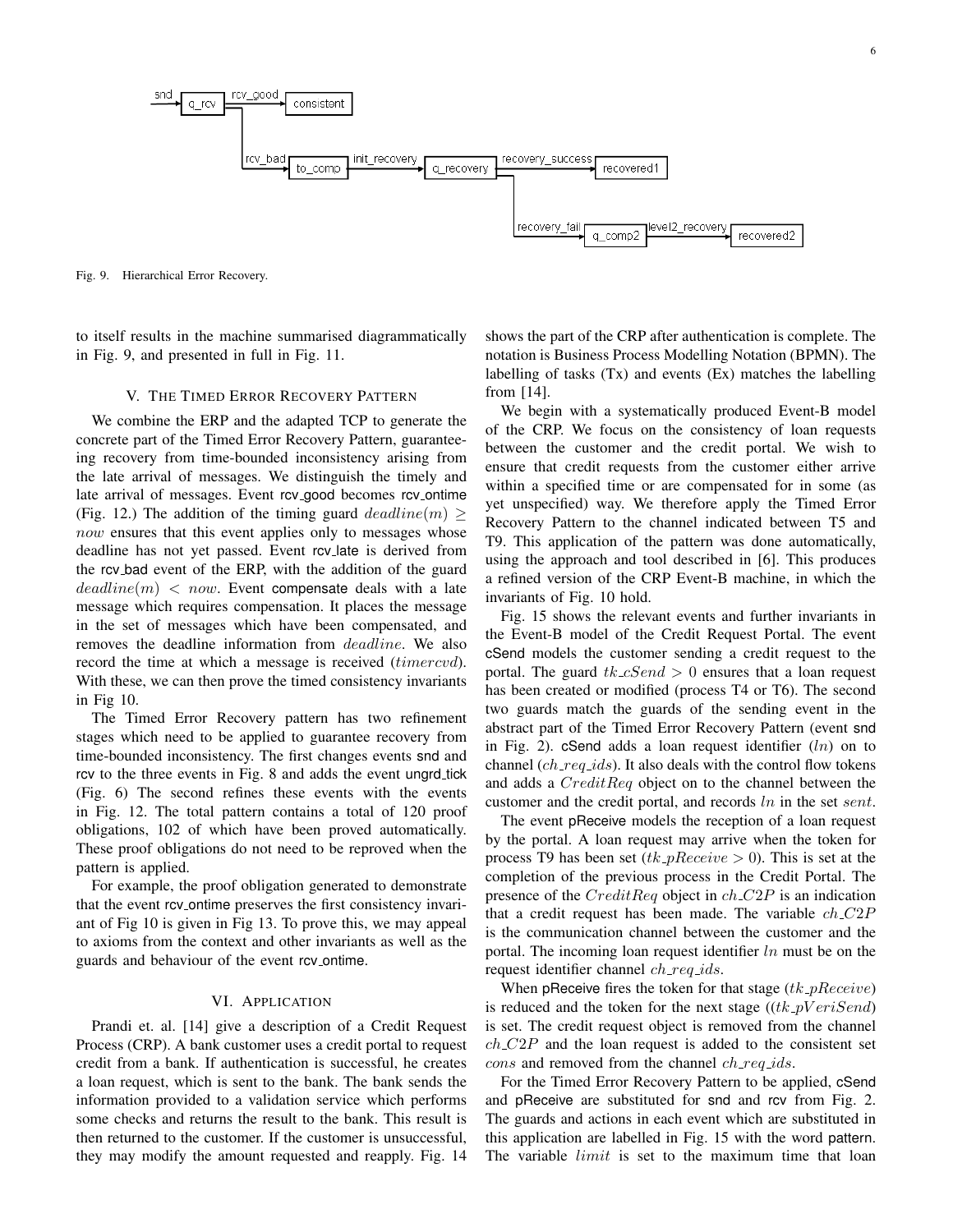```
\forall m \cdot (m \in dom(timercvd) \land timercvd(m) - timestamp(m) \le limit) \Leftrightarrow m \in consistent\forall m \cdot (m \in dom(timercvd) \land timercvd(m) - timestamp(m) > limit) \Leftrightarrow m \in q_{\text{comp}} \cup compensated
```
#### Fig. 10. Timed Error Recovery Pattern Consistency Invariants.

rcv good

then

end

then

end

recovery\_fail any  $m$  where  $m \in q$ -recovery

 $q_{\text{-}comp2} :=$ 

then

end

init\_recovery

refines rcv\_good any  $m$  where  $m \in q_{\textit{TCC}}$ 

 $consistent :=$ 

refines init\_recovery any  $m$  where  $m \in to \_comp$ 

> $to_{\textit{comp}} \setminus \{m\}$  $q\_recovery :=$

> > $q\_recovery \cup \{m\}$

 $q_{\text{-}comp2} \cup \{m\}$  $q\_recovery :=$ 

 $q\_recovery \setminus \{m\}$ 

 $to \_\mathit{comp} :=$ 

consistent ∪ {m}  $q_{\textit{-}rcv} := q_{\textit{-}rcv} \setminus \{m\}$ 

snd refines snd any  $m$  where  $m \in MSG$  $m \notin sent$ then  $sent := sent \cup \{m\}$  $q_{\textit{TCV}} := q_{\textit{TCV}} \cup \{m\}$ end

```
rcv bad
   refines rcv_bad
   any m where
      m \in q_{\textit{rcv}}then
      to_{\text{-com}} :=to\_{comp} \cup \{m\}q_{\textit{-}rcv} := q_{\textit{-}rcv} \setminus \{m\}end
```

```
recovery_success
  refines term_recovery
  any m where
    m \in q\_recoverythen
    q\_recovery :=q\_recovery \setminus \{m\}recovered1 :=recovered1 ∪ \{m\}end
```
level2 recovery any  $m$  where  $m \in q\_{comp2}$ then  $recovered2 := recovered2 \cup \{m\}$ end

Fig. 11. Hierarchical Error Recovery events.

requests may be in the channel  $ch\_req\_ids$  without requiring compensation.

The application of the pattern results in the creation of the pReceive\_ontime, pReceive\_late and compensate events within the refined Credit Request Process, given in Fig. 16. The bounded consistency invariants given in Fig. 10 hold, and do not have to be reproved.

We can also apply the pattern in a way that maintains consistency of information within a component. For example, to consider time bounded consistency of credit requests within the credit portal, we can match the snd event with T9 (receive credit request) and the rcv event with T11 (send preliminary decision). There is no channel directly between these two events, so we introduce a virtual channel

```
tick
  begin
     now := now + 1end
rcv ontime
  refines rcv
  any m where
     m \in q_{\textit{TCV}}deadline(m) \geq nowthen
     deadline := deadline \setminus \{m \mapsto deadline(m)\}\consistent := consistent \cup \{m\}q_{\textit{TCV}} := q_{\textit{TCV}} \setminus \{m\}end
rcv late
  any m where
     m \in q_{\text{r}}cvdeadline(m) < nowthen
     q_{\textit{-}rcv} := q_{\textit{-}rcv} \setminus \{m\}q_{\text{1}} \equiv q_{\text{2}} \pmod{m}end
compensate
  refines rcv
  any m where
     m \in q \_compthen
     deadline := deadline \setminus \{m \mapsto deadline(m)\}\compensated := compensated \cup \{m\}q_{\text{1}} \equiv q_{\text{2}} \pmod{m}end
snd
  refines snd
  any m where
     m \in MSGm \notin dom(timesent)then
     timesent := timesent \cup {m \mapsto now}
     deadline := deadline \cup \{m \mapsto now + limit\}q_{\textit{-}rcv} := q_{\textit{-}rcv} \cup \{m\}end
```


connecting them. Loan requests join this channel when they arrive at T9, and leave when the decision is sent back to the customer at T11. Loan requests which take greater than a certain time limit to travel between these two points may be compensated by refining the event compensate.

# VII. RELATED WORK

Approaches to the formal modelling and analysis of workflows over service-oriented architectures, particularly for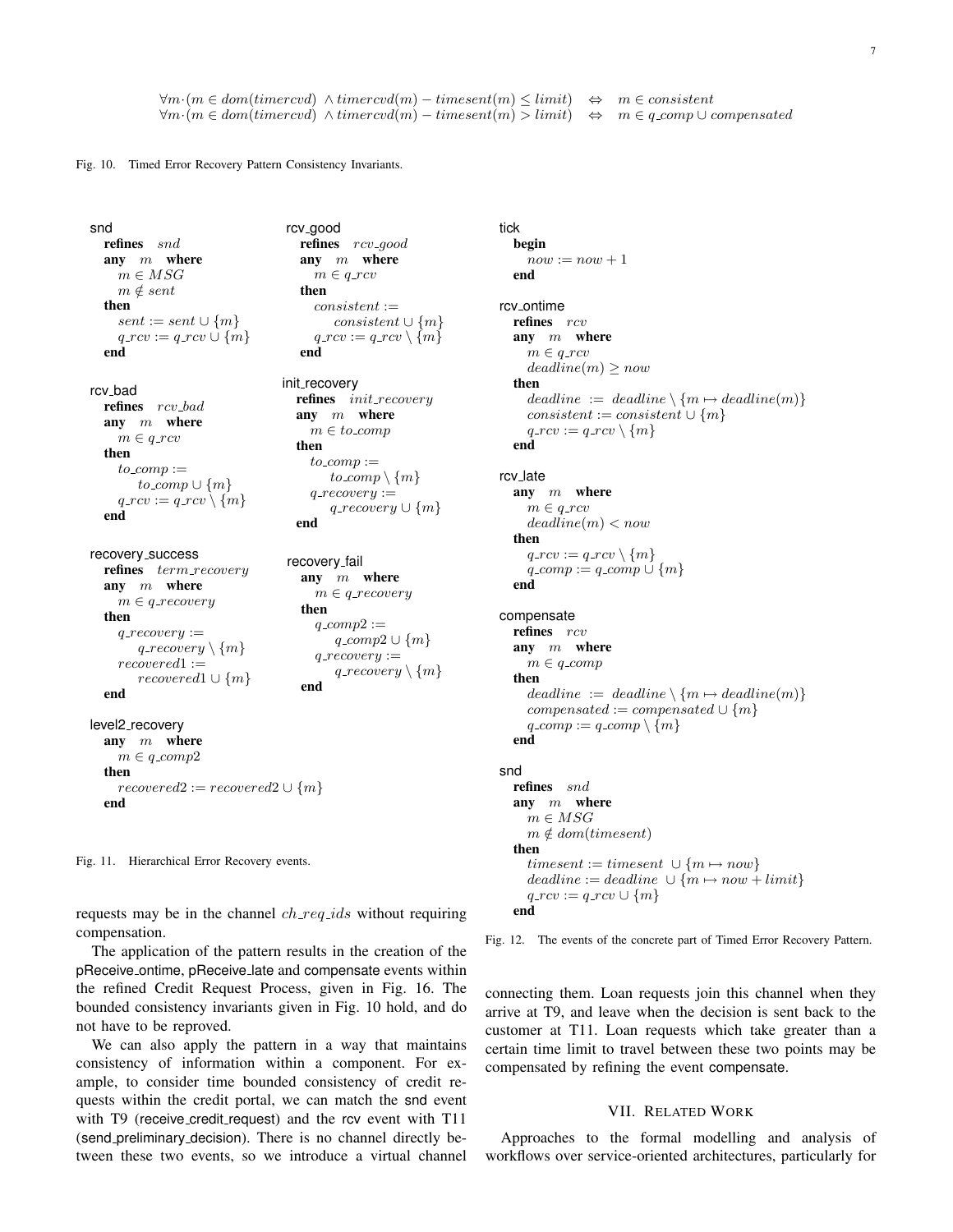$m0 \in dom(timercvd) \cup \{m \mapsto now\} \wedge$  $(timercvd \cup \{m \mapsto now\})(m0) - timestamp(m0) \le limit$ ⇔  $m \in consistent \cup \{m \mapsto now\}$ 

Fig. 13. A proof obligation in Timed Error Recovery Pattern.



Fig. 14. The Final Stage of the Credit Request Process.

BPEL, use a variety of notations and tools. Many base formal models on transition systems and Petri Nets, allowing the analysis of path and termination properties [15], [16]. Finite automata encoded in Promela have also been used for deadlock detection [17]. Process Calculi such as FSP [18], LOTOS [19] and Abstract State Machines [20] have also been used to model workflow supporting a range of properties including aspects of fault handling and compensation.

Our approach focuses on the use of proof to give semantic analysis of functional and timing aspects of workflows over distributed business systems. The closest work to our own is perhaps that of Aït-Sadoune and Aït-Ameur [21] which presents an Event-B translation of the BPEL language including fault handling. This allows for proof-based validation of properties such as deadlock-freeness. Ball and Butler [5] identify design patterns relating fault tolerance behaviour in the family of agent interaction protocols dealing with agent contracts. The patterns codify possible responses to problems which agents can encounter when exchanging requests to carry out actions and are presented as blueprints, capturing typical elements of the agent models. Our work differs from the approaches above by addressing application-level semantic consistency, focusing on patterns that can be included in the Event-B model derived from workflow and having an explicit model of real time.

Clearly, the Time Constraint Pattern of Cansell et al. [8] is closely linked to this work, and applies to cases where the developer can be confident that the message transportation layer can guarantee certain timing properties. The pattern we develop here covers the case where these timing characteristics

| invariants                                          |         |
|-----------------------------------------------------|---------|
| $sent \subseteq reqId$                              |         |
| $ch\_req\_ids \subseteq reqId$                      |         |
| $cons \subset \mathit{reqId}$                       |         |
| $cons \cap ch_{\mathcal{L}} \leq ids = \varnothing$ |         |
| $sent = ch\_req\_ids \cup cons$                     |         |
| $cons = sent \setminus ch\_req\_ids$                |         |
| cSend                                               |         |
| any $ln$ where                                      |         |
| $tk\_cSend>0$                                       |         |
| $ln \in real$                                       | pattern |
| $ln \notin sent$                                    | pattern |
| then                                                |         |
| $tk\ cSend := tk\ cSend - 1$                        |         |
| $ch_C2P := ch_C2P \cup \{CreditReg\}$               |         |
| $tk\_cGate := tk\_cGate + 1$                        |         |
| $sent := sent \cup \{ln\}$                          | pattern |
| $ch_{req\_ids} := ch_{req\_ids} \cup \{ ln \}$      | pattern |
| end                                                 |         |
| pReceive                                            |         |
| any $ln$ where                                      |         |
| $tk\_pReceive > 0$                                  |         |
| $CreditReq \in ch_C2P$                              |         |
| $ln \in ch_{\textit{req-}ids}$                      | pattern |
| then                                                |         |
| $tk\_pReceive := tk\_pReceive - 1$                  |         |
| $ch\_C2P := ch\_C2P \setminus \{CreditReg\}$        |         |
| $tk\_pVeriSend := tk\_pVeriSend + 1$                |         |
| $cons := cons \cup \{ln\}$                          | pattern |
| $ch\_req\_ids := ch\_req\_ids \setminus \{ln\}$     | pattern |
| end                                                 |         |

Fig. 15. Part of the Credit Request Process.

are not known. The timing part of our pattern is simpler than the TCP. If these characteristics were settled later in the development, it would therefore be possible to add this detail to the Event-B development, and return to the full strength of the Time Constraint Pattern.

Besides time and consistency, our approach makes use of a simple error recovery pattern. There are several approaches to patterns for fault tolerance in B and Event-B. Laibinis and Troubitsyna [22] propose a formal specification pattern (in B) that can be recursively applied to specify exception raising and handling at various architectural layers of componentbased systems. The approach is developed for systems in which components interact by issuing synchronous calls and which mainly face hardware failures and human errors. Iliasov [23], [7] offers a general approach to defining fault tolerance refinement patterns assisting system developers in disciplined application of software fault tolerance mechanisms during rigorous system design. Our work additionally requires modelling of temporal constraints. These patterns are formally defined as model transformations producing correct model refinements. The approach is backed by a tool and a theory of pattern composition.

# VIII. CONCLUSIONS AND FURTHER WORK

We have presented a pattern that may be used to describe time-bounded semantic consistency properties for distributed business information systems. Our approach adapts the Timed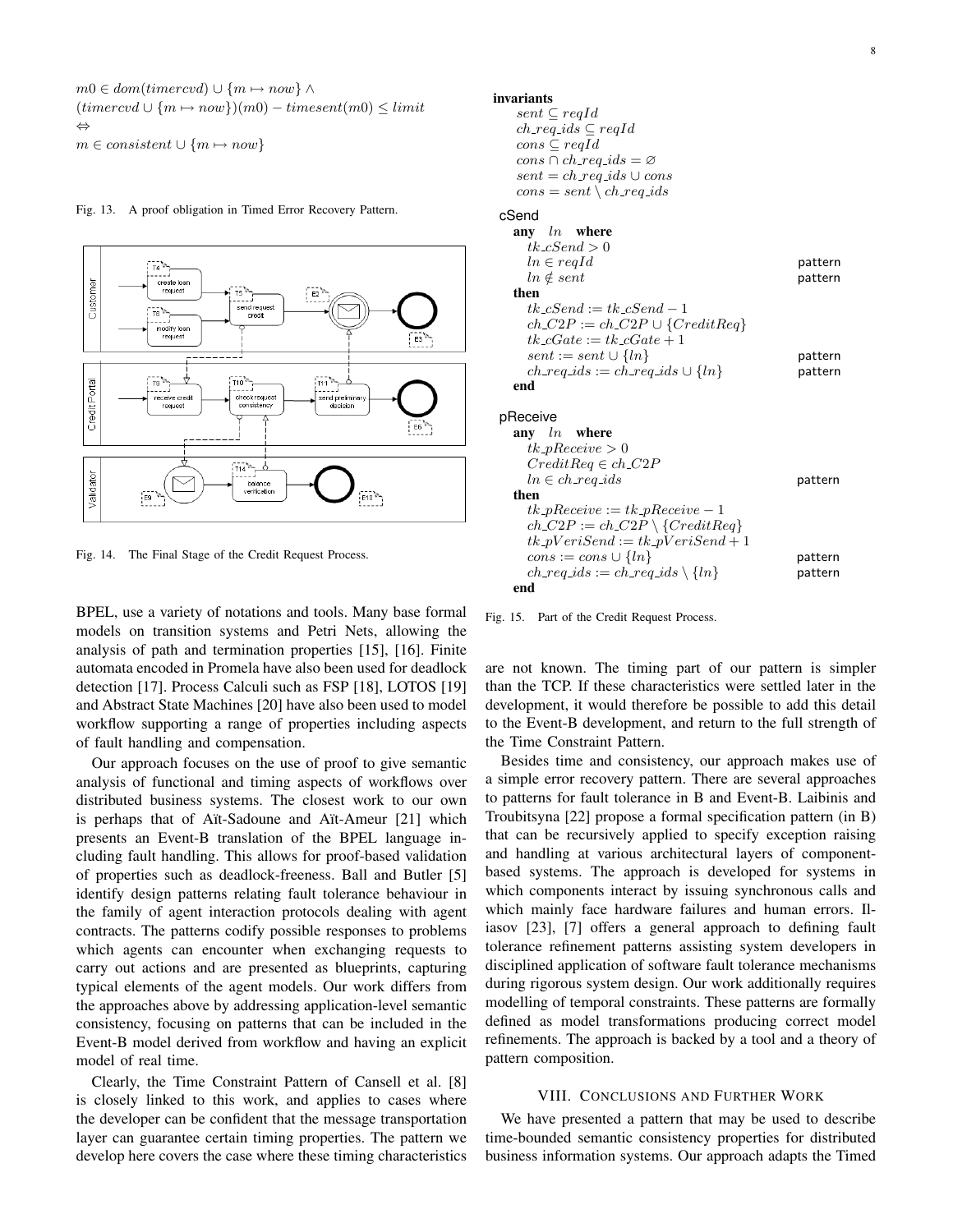pReceive ontime refines pReceive any  $m$  where  $tk\_pReceive>0$  $m \in q\_rcv \cup q\_comp$  $m \in q_{\textit{rcv}}$  $deadline(m) \geq now$ then  $tk\_pReceive := tk\_pReceive - 1$  $ch\_C2P := ch\_C2P \setminus \{CreditReq\}$  $tk\_pVeriSend := tk\_pVeriSend + 1$  $deadline := deadline \setminus \{m \mapsto deadline(m)\}\$  $consistent := consistent \cup \{m\}$  $q_{\textit{-}rcv} := q_{\textit{-}rcv} \setminus \{m\}$ end

```
pReceive late
```

```
any m where
   m \in q_{\textit{rcv}}deadline(m) < nowthen
   q_{\textit{TCV}} := q_{\textit{TCV}} \setminus \{m\}q_{\text{-}comp} := q_{\text{-}comp} \cup \{m\}timeout := timercvd \cup \{m \mapsto now\}end
```

```
compensate
  refines pReceive
  any m where
    tk-pReceive > 0m \in q\_rcv \cup q\_compm \in q\_compthen
    tk\_pReceive := tk\_pReceive - 1ch\_C2P := ch\_C2P \setminus \{CreditReg\}tk\_pVeriSend := tk\_pVeriSend + 1deadline := deadline \setminus \{m \mapsto deadline(m)\}\compensated := compensated \cup \{m\}q_{\text{a}} = q_{\text{b}} \setminus \{m\}end
```
Fig. 16. Events in the Concrete CRP after application of the TERP.

Consistency pattern of Cansell et al., adding (optionally hierarchical) error recovery.

Although our approach was inspired by business information systems applications, we conjecture that the same approach could be used for a wider class of distributed applications. The work reported in this paper concentrates on business process models and not the choreography models that describe communications protocols between business processes. Our previous work [1] modelled the effect of faults in communications middleware on the completion of communications protocols at the choreography level that underpins applications. An important direction for future work is to link these two levels, in order to provide more complete analysis, including error propagation and recovery.

We intend to apply the patterns for modelling temporary semantic inconsistency to realistic business processes typically implemented in SAP software and to custom business processes modelled with the help of BPMN. To this end we are investigating ways of representing these processes in a formal language like Event-B, similar to the general approach of Aït-Sadoune and Aït-Ameur [21]. Automating and providing tool support for the translation into a formal language and for the application of the error recovery pattern may give business process designers the most convenient support for their work. There is preliminary evidence that the re-use of patterns in Event-B can save significantly in proof effort [6]; we would wish to gather more data from other applications of our patterns in order to confirm this. It is in our plans for the future work to evaluate the applicability of general pattern approaches such as those of Iliasov [7] to the development of the time constraint and error recovery patterns proposed in this paper. The use of good labour-saving patterns is likely to play a significant part in the achievement of that goal.

*Acknowledgements:* This work has been supported by the EC FP7 Integrated Project *Deploy*. We are grateful to our colleagues in the project for their continuing fruitful collaboration and especially to Wei Wei at SAP Research for providing the systematically generated CRP model.

#### **REFERENCES**

- [1] J. Bryans, J. Fitzgerald, A. Romanovsky, and A. Roth, "Formal Modelling and Analysis of Business Information Applications with Fault Tolerant Middleware," in *Proc. 14th IEEE Intl. Conf. Conference on Engineering of Complex Computer Systems*, June 2009, pp. 68–77.
- [2] J. H. Snabe, A. Rosenberg, C. Moller, and M. Scavillo, *Business Process Management: The SAP Roadmap*. SAP PRESS, 2008.
- [3] J.-R. Abrial, *Modeling in Event-B: System and Software Engineering*. Cambridge University Press, 2009, to appear. See also http://www.eventb.org.
- [4] J.-R. Abrial, M. Butler, S. Hallerstede, and L. Voisin, "An open extensible tool environment for event-b," in *Formal Methods and Software Engineering: 8th International Conference on Formal Engineering Methods, ICFEM 2006*, ser. Lecture Notes in Computer Science, Z. Liu and J. He, Eds., vol. 4260. Springer, November 2006, pp. 588–605.
- [5] E. Ball and M. Butler, "Event-B Patterns for Specifying Fault-Tolerance in Multi-agent Interaction," in *Methods, Models and Tools for Fault Tolerance*, ser. Lecture Notes in Computer Science, M. Butler, C. B. Jones, A. Romanovsky, and E. Troubitsyna, Eds., 2009, vol. 5454, pp. 104–129.
- [6] T. S. Hoang, A. Fürst, and J.-R. Abrial, "Event-b patterns and their tool support," in *Seventh IEEE International Conference on Software Engineering and Formal Methods, SEFM 2009, Hanoi, Vietnam, 23-27 November 2009*, D. V. Hung and P. Krishnan, Eds. IEEE Computer Society, 2009, pp. 210–219.
- [7] A. Iliasov, "Design Components," Ph.D. dissertation, School of Computing Science, Newcastle University, Newcastle upon Tyne, NE1 7RU, United Kingdom, 2008.
- [8] D. Cansell, D. Méry, and J. Rehm, "Time Constraint Patterns for Event B Development," in *B 2007: Formal Specification and Development in B,* 7th Intl. Conf. of B Users, Besançon, France, January 17-19, 2007, ser. Lecture Notes in Computer Science, J. Julliand and O. Kouchnarenko, Eds., vol. 4355. Springer, 2007, pp. 140–154.
- [9] M. Rached, J.-P. Bodeveix, M. Filili, and O. Nasr, "A Timed B Method for Modelling Real Time Reactive Systems," in *Proc. 2nd South-East European Workshop on Formal Methods*, Nov 2005, pp. 181–195.
- [10] J. Rehm, "A Duration Pattern for Event-B Method," in *Proc. 2nd Junior Workshop on Real-Time computing*, 2008.
- [11] ——, "From absolute-time to relative-countdown: Patterns for model-checking," Hyperarticles en Ligne, Article hal-00319104 at hal.archives-ouvertes.fr, May 2008.
- [12] B. Randell, "Recursively Structured Distributed Computing Systems," in *Symposium on Reliability in Distributed Software and Database Systems*, 1983, pp. 3–11.
- [13] A. M. Salkham, "Fault Detection, Isolation and Recovery (FDIR) in On-Board Software," Master's thesis, Chalmers University of Technology, 2005.
- [14] D. Prandi, P. Quaglia, and N. Zannone, *Coordination Models and Languages*, ser. Lecture Notes in Computer Science. Springer, 2008, vol. 5052, ch. Formal analysis of BPMN via a translation into COWS, pp. 249–263.